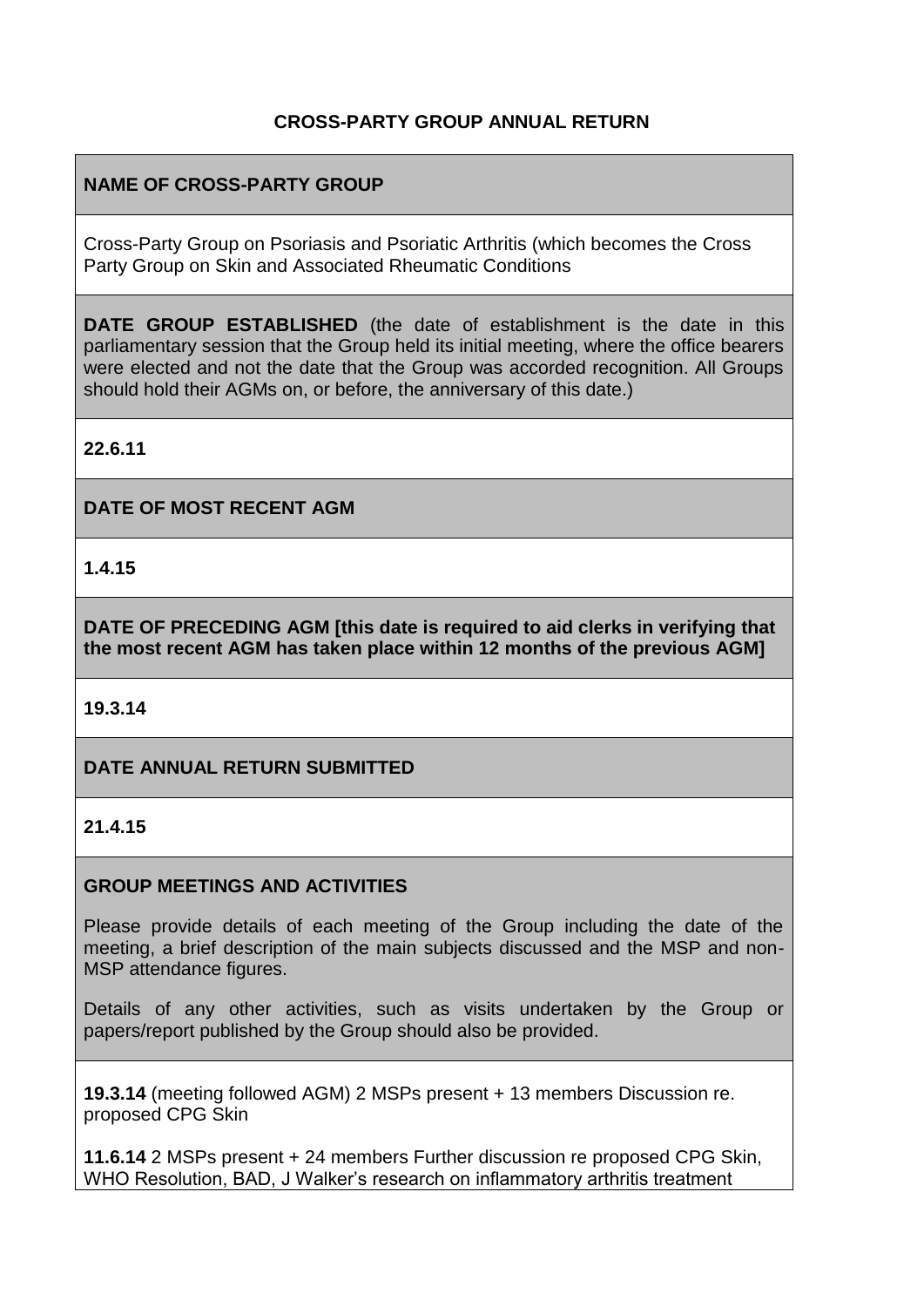**24.9.14** 2 MSPs present + 15 members Future of the group. New group name to be CPG on Skin and Associated Rheumatic Conditions and its purpose to be:

To provide a forum to raise awareness of skin and associated rheumatic conditions in the Parliament; including general policy, early diagnosis and treatment, selfmanagement, medical training, options for care, comorbidities and quality of life, and to liaise with health boards and clinicians in the improvement of patient care and empowerment.

BAD awareness of the CPG, apps for self-monitoring, Southern General proposed changes – care in general rather than specialist dermatology wards

**3.12.14** 1<sup>st</sup> meeting of the group under the designation CPG on Skin and Associated Rheumatic Conditions (Inquorate meeting, 1 MSP attending, 17 others) Presentation from Professor Iain McInnes on diagnosis and treatment of Psoriatic Arthritis

**4.2.15** (Inquorate meeting, 1 MSP attending 19 others) Patient history presentations on the subject of Behcets, Pompholyx, Topical Steroid Withdrawal, Eczema. Thoughts on a CPG event.

**1.4.15 AGM and Ordinary Meeting** (2 MSPs attending, 20 ordinary members) Election of officers: Dave Thompson as Convener, James Dornan as Vice Convener, Mary Blackford as Secretary. Minutes of 4.2.15, 3.12.14 and AGM of 19.3.14 passed as correct. Talk from Dr Graham Kramer entitled 'People in the Driving Seat: Enabling self-management. Letter concerning need for a Managed Clinical Network for Behcet's Syndrome to be sent to the Cabinet Secretary Shona Robison.

## **MSP MEMBERS OF THE GROUP**

Please provide names and party designation of all MSP members of the Group.

Dave Thompson MSP (SNP) James Dornan MSP (SNP) Jim Hume MSP (LD) Nanette Milne (Cons) Ken McIntosh (lab)

#### **NON-MSP MEMBERS OF THE GROUP**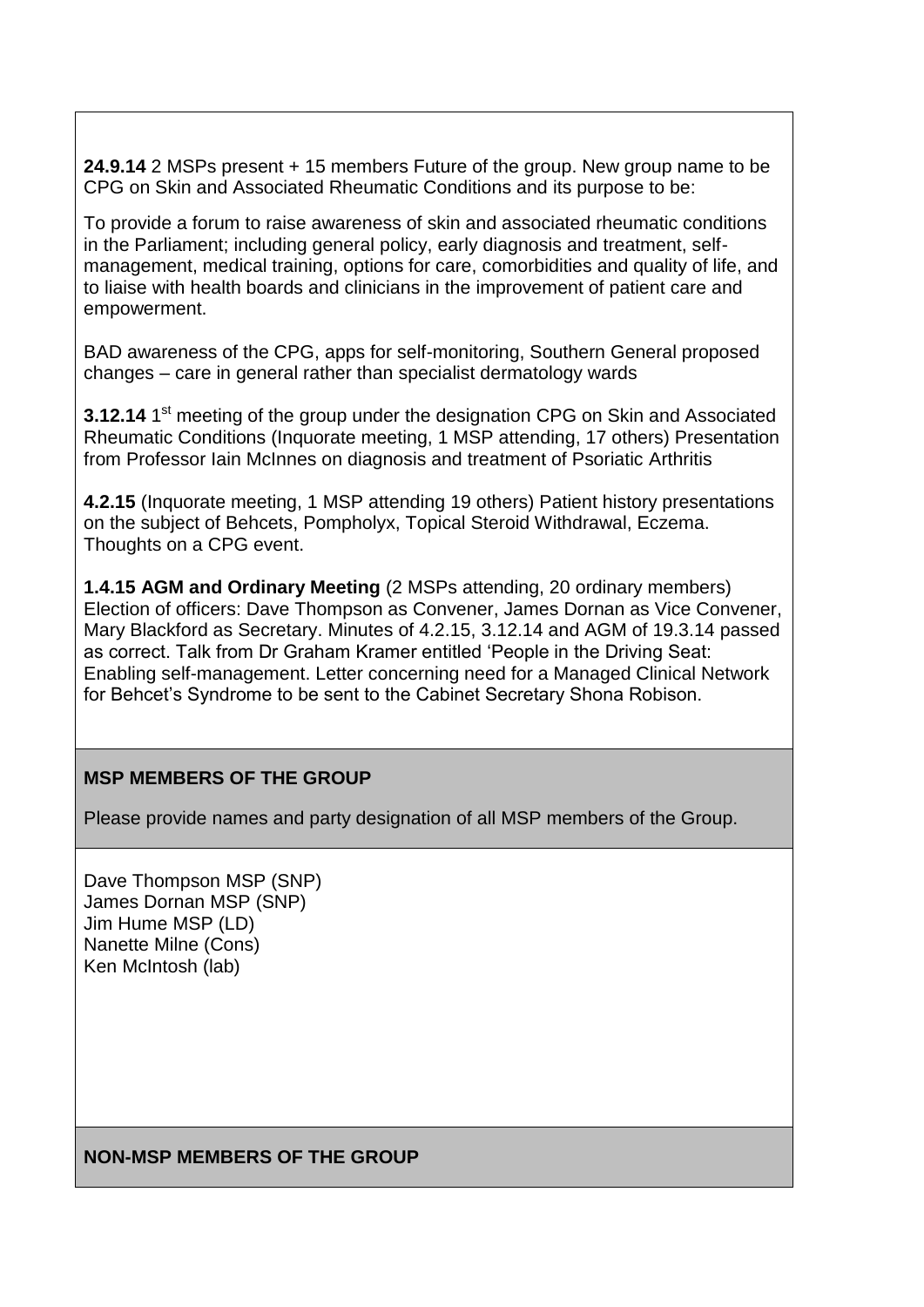For organisational members please provide only the name of the organisation, it is not necessary to provide the name(s) of individuals who may represent the organisation at meetings of the Group.

|             | Mary Blackford (Secretary)   |
|-------------|------------------------------|
| Individuals | Duncan Dow                   |
|             | <b>Claire McMahon</b>        |
|             | June Adams                   |
|             | Hoda al Mahrouki             |
|             |                              |
|             | <b>Phil Atkinson</b>         |
|             | David Bilsland               |
|             | <b>Carol Bodwick</b>         |
|             | Derek Boyle                  |
|             | <b>Duncan Bowers</b>         |
|             | <b>Tony Bramley</b>          |
|             | <b>Jane Bremner</b>          |
|             | Pauline Buchanan             |
|             | <b>Stephen Boyle</b>         |
|             | David Burden                 |
|             | <b>Marion Butchart</b>       |
|             | <b>Stewart Campbell</b>      |
|             | <b>Jill Carnevale</b>        |
|             | Carolyn Carty                |
|             | <b>Patricia Chambers</b>     |
|             | David Crosbie                |
|             | <b>Andrew Dempsey</b>        |
|             | Dr Lesley Diack              |
|             | John Doherty                 |
|             | <b>Stewart Douglas</b>       |
|             | Duncan Dow                   |
|             | Pat Evans                    |
|             | <b>Steven Fenwick</b>        |
|             | Lesley Ferguson              |
|             | <b>Colin Fleming</b>         |
|             | Jacquie Forde                |
|             | Mary Gordon                  |
|             | Nancy Greig                  |
|             | Girish Gupta                 |
|             | <b>Heather Hall</b>          |
|             | <b>Carol Hallesy</b>         |
|             | <b>Fiona Hamill</b>          |
|             | Sheila Hannay                |
|             | <b>Charlotte Hanson-Hall</b> |
|             |                              |
|             | Laura Hastings               |
|             | lain Henderson               |
|             | <b>Wendy Hewitson</b>        |
|             | Julie Hoggan                 |
|             | Alex Holme                   |
|             | <b>Sally Hughes</b>          |
|             | John Hunter                  |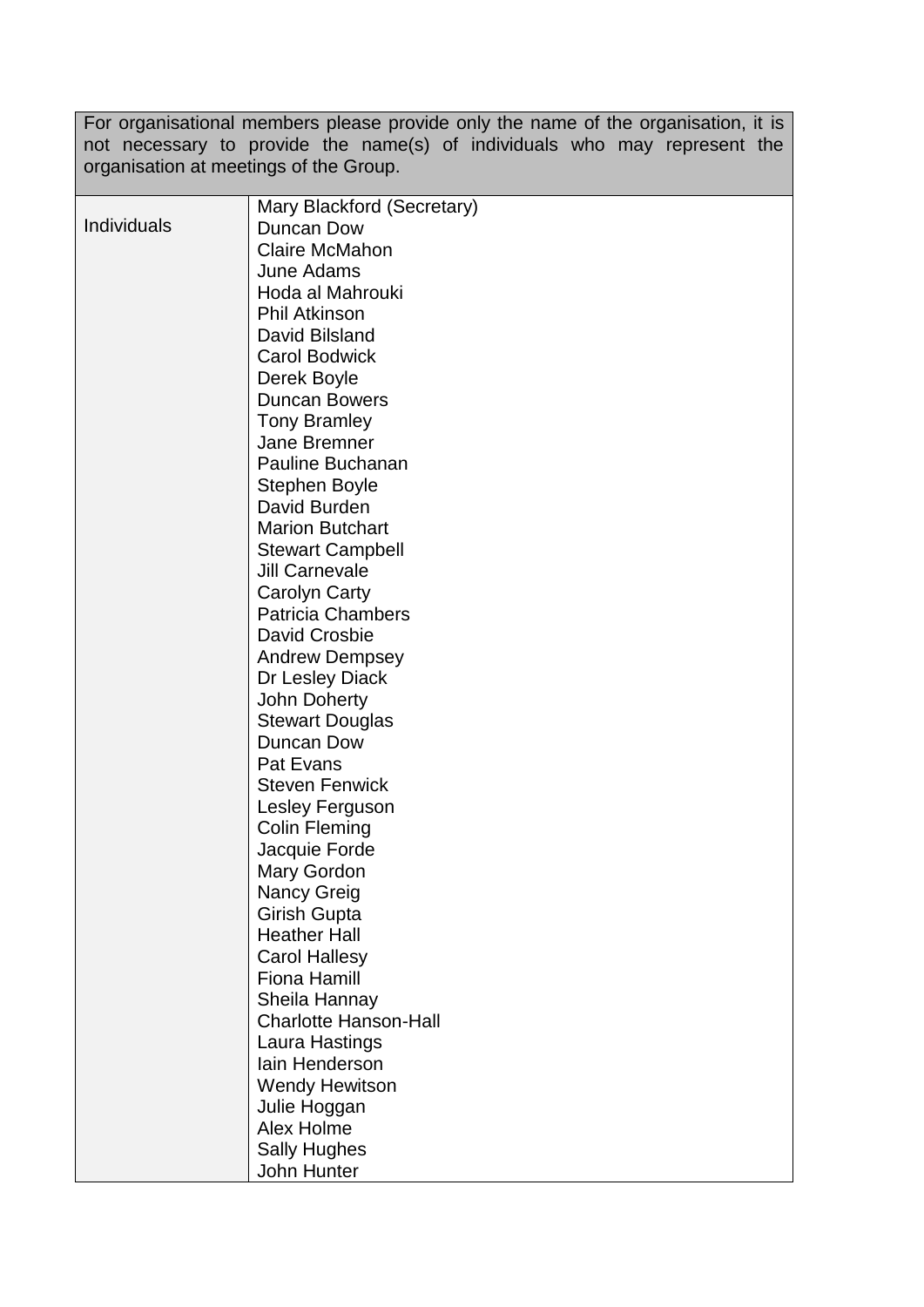| Jimmy Jamieson              |
|-----------------------------|
| Jocelyn Jensen              |
| Janice Johnson              |
| Denis Johnston              |
| <b>Daniel Kemmett</b>       |
| <b>Graham Kramer</b>        |
| Joyce Leman                 |
| May Loney                   |
| Jacqui Low                  |
| Alan MacDonald              |
| Fiona MacDonald             |
| Ewen Maclean                |
| <b>Maureen McAllister</b>   |
| <b>Helen McAteer</b>        |
| <b>Steve McBride</b>        |
| <b>Sally McCormack</b>      |
| <b>Stewart McDonald</b>     |
| <b>Clare McGeachie</b>      |
| John McGill                 |
| Lorna McHattie              |
| <b>Heather McIntosh</b>     |
| Liz McIvor                  |
|                             |
| Hazel McLachlan             |
| <b>Grainne Morrison</b>     |
| <b>Colin Morton</b>         |
| <b>Anne Muir</b>            |
| <b>Caroline Murray</b>      |
| Catherine O' Hara           |
| Barbara Page                |
| Anita Ralli                 |
| <b>Stephen Ralph</b>        |
| <b>Philip Riches</b>        |
| Lesleyann Russell           |
| David Rutherford            |
| <b>Stefan Siebert</b>       |
| Amanda Simonds              |
| Leigh Smith                 |
| Magali Speight              |
| <b>Claire Stewart</b>       |
| <b>Jennifer Stewart</b>     |
| Nancy Taylor                |
| Balaparakirijan Thanekaslam |
| Diane Thomson               |
| <b>Andrew Turnbull</b>      |
| <b>Jim Walker</b>           |
| <b>Richard Weller</b>       |
| <b>Clare Welsh</b>          |
| <b>Gill Westwater</b>       |
| Jim Woodburn                |
| Mike Woodward               |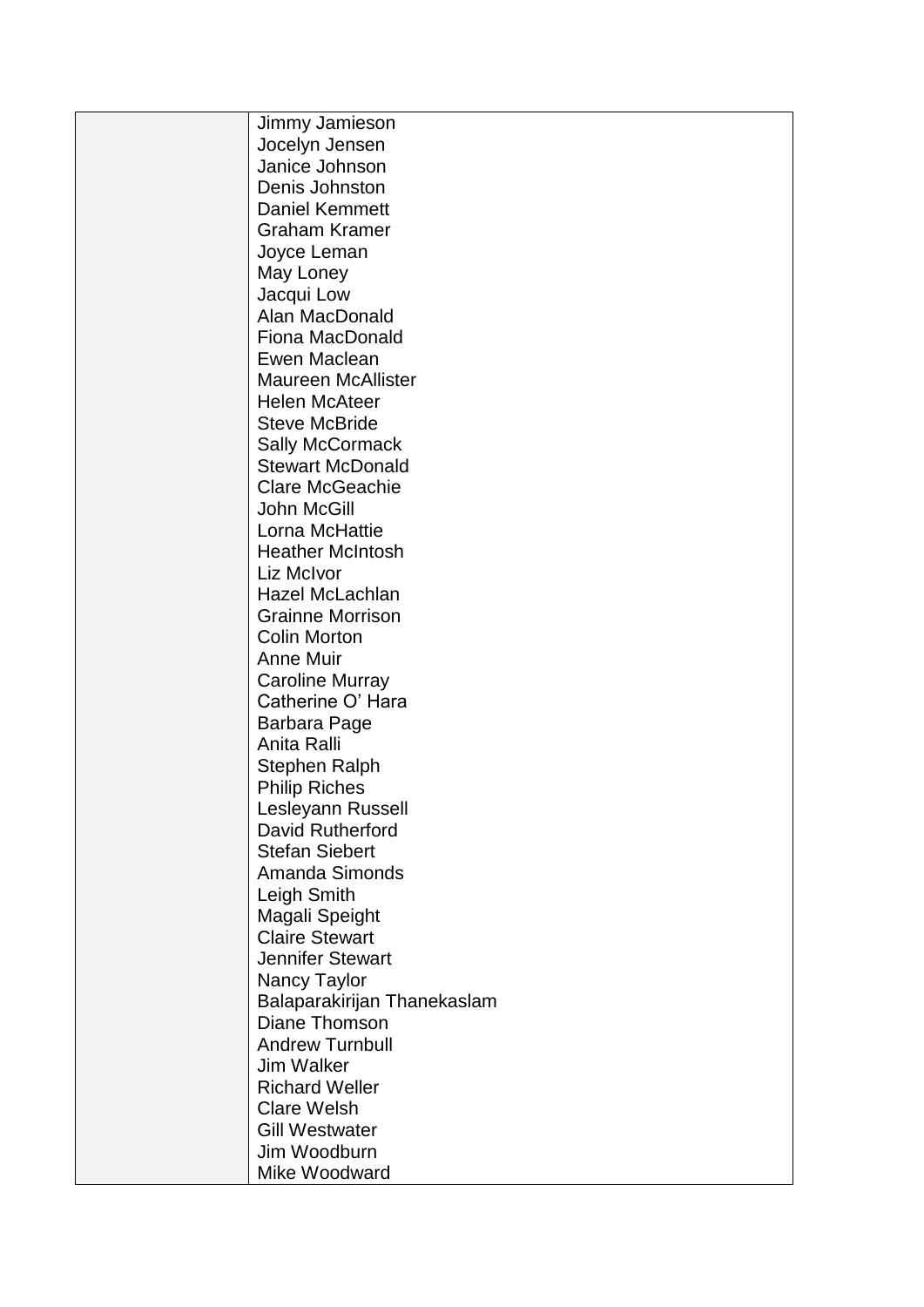|               | Kate Wright                            |
|---------------|----------------------------------------|
|               | <b>Sheila Yosef</b>                    |
|               |                                        |
| Organisations | <b>Genus Pharmaceutical</b>            |
|               | <b>Scottish Dermatological Society</b> |
|               | <b>Skincare Campaign Scotland</b>      |
|               | <b>NHS Education for Scotland</b>      |
|               | <b>Psoriasis Association</b>           |
|               | Leo Derm                               |
|               | Morhamburn                             |
|               | <b>Merck</b>                           |
|               | <b>Arthritis Care</b>                  |
|               | Abbott                                 |
|               | <b>PSALV</b>                           |
|               | Arthritis and Musculoskeletal Alliance |
|               | <b>MSD</b>                             |
|               | Pfizer                                 |
|               | <b>Stiefel</b>                         |
|               | Janssen Cilag                          |
|               | Health Inequalities Alliance Ltd       |
|               | IndigoGalderma                         |
|               | <b>Novartis</b>                        |
|               |                                        |

# **GROUP OFFICE BEARERS**

Please provide names for all office bearers. The minimum requirement is that two of the office bearers are MSPs and one of these is Convener – beyond this it is a matter for the Group to decide upon the office bearers it wishes to have. It is permissible to have more than one individual elected to each office, for example, coconveners or multiple deputy conveners.

| Convener               | Dave Thompson MSP |
|------------------------|-------------------|
| <b>Deputy Convener</b> | James Dornan MSP  |
| Secretary              | Mary Blackford    |
| Treasurer              | <b>None</b>       |

# **FINANCIAL BENEFITS OR OTHER BENEFITS RECEIVED BY THE GROUP**

Please provide details of any financial or material benefit(s) received from a single source in a calendar year which has a value, either singly or cumulatively, of more than £500. This includes donations, gifts, hospitality or visits and material assistance such as secretariat support.